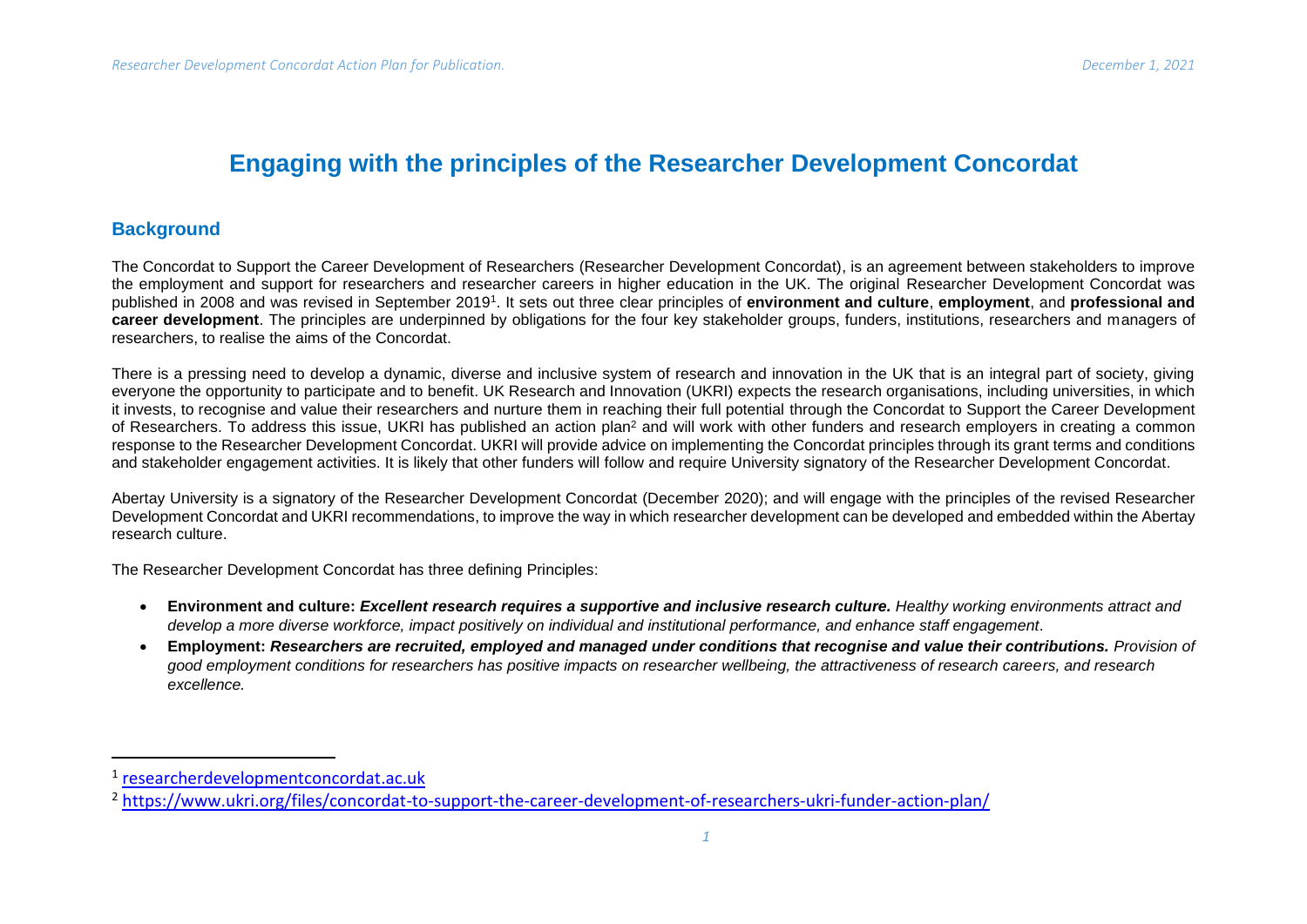• **Professional and Career Development:** *Professional and career development are integral to enabling researchers to develop their full potential. Researchers must be equipped and supported to be adaptable and flexible in an increasingly diverse global research environment and employment market.*

In signing up to the Researcher Development Concordat, the head of the organisation (the University Principal) is publicly committing to implement the Concordat Principles, and the organisation is committing to the following responsibilities:

- 1. Raise the visibility of the Concordat and champion its principles within their organisation at all levels.
- 2. Identify a senior manager champion and associated group\* with relevant representation from across the organisation with responsibility for annual review and reporting on progress.
- 3. For organisations employing researchers, ensure that they are formally represented in developing and monitoring organisational efforts to implement the Concordat Principles.
- 4. Undertake a gap analysis to compare their policies and practice against the Concordat Principles.
- 5. Draw up and publish an action plan within a year of signing up to the Concordat.
- 6. Set up processes for systematically and regularly gathering the views of the researchers they fund or employ, to inform and improve the organisation's approach to and progress on implementing the Concordat.
- 7. Produce an annual report to their governing body or equivalent authority, which includes their strategic objectives, measures of success, implementation plan and progress, which is subsequently publicly available.

\*The Dean of Research and the Graduate School (N White) is the nominated champion, and the associated group with relevant representation from across the organisation, is composed of the Head of Researcher Development (A Elliott), academic staff (A. Spiers), early career researchers (S. Samuel & S. Kavianpour), and People Services (C. Hodgson & C. Boland).

## **a) Researcher Development Concordat Action Plan 2020-25**

For each of the Concordat Principles, key responsibilities are outlined (see table below) for the main stakeholder groups; researchers, managers of researchers, institutions (and funders). These responsibilities are cast as obligations. Some of these obligations will take time to implement, while some may need to be adapted or might not be appropriate for Abertay. The senior manager champion and associated group have considered each key responsibility to identify where we are already compliant and where we will need additional work to meet each of the principles. This has involved a gap analysis of policies and practices against the Concordat Principles. The summary action plan below sets out our new key priorities for addressing how we will improve our engagement with the aims of the Concordat. The action plan applies to all those engaged with research at Abertay.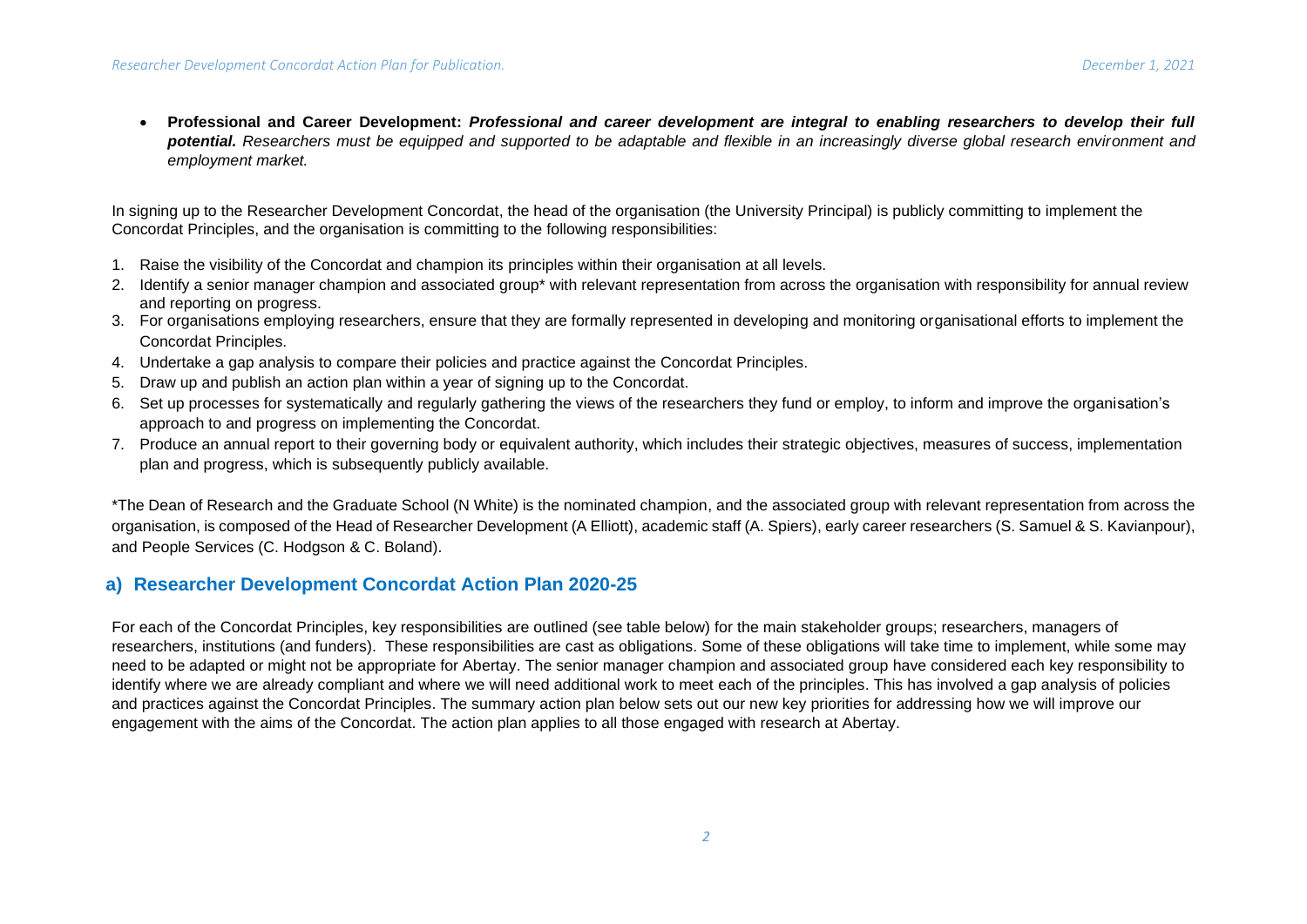| <b>Concordat Principles</b>                                                                                                                                                                                                                                                                                                                                                                                                                                                   | Institutional actions and response                                                                                                                                                                                                                                                                                                                                                                                                                                                                                                                                                                   | <b>Research Managers actions and response</b>                                                                                                                                                                                                                                                                                                                                                           | Researchers' actions and response                                                                                                                                                                                                                                                                                                                                                                                                                                                                    |
|-------------------------------------------------------------------------------------------------------------------------------------------------------------------------------------------------------------------------------------------------------------------------------------------------------------------------------------------------------------------------------------------------------------------------------------------------------------------------------|------------------------------------------------------------------------------------------------------------------------------------------------------------------------------------------------------------------------------------------------------------------------------------------------------------------------------------------------------------------------------------------------------------------------------------------------------------------------------------------------------------------------------------------------------------------------------------------------------|---------------------------------------------------------------------------------------------------------------------------------------------------------------------------------------------------------------------------------------------------------------------------------------------------------------------------------------------------------------------------------------------------------|------------------------------------------------------------------------------------------------------------------------------------------------------------------------------------------------------------------------------------------------------------------------------------------------------------------------------------------------------------------------------------------------------------------------------------------------------------------------------------------------------|
| 1. Environment and Culture<br>Healthy working environments attract and<br>develop a more diverse workforce, impact<br>positively on individual and institutional<br>performance, and enhance staff engagement.<br>This Principle recognises that a proactive and<br>collaborative approach is required between all<br>stakeholders, to create and develop positive<br>environments and cultures in which all<br>researchers can flourish and achieve their full<br>potential. | 1a. Ensure that all relevant staff are aware of the<br>Concordat.<br>Compliant through training provision,<br>communication channels and Development<br>Discussion.<br>Furthermore, by 2022-23 all those engaged with<br>research will periodically be required to refresh<br>their engagement with research governance and<br>compliance training.                                                                                                                                                                                                                                                  | 1b. Undertake relevant training and development<br>opportunities related to equality, diversity and<br>inclusion, and put this into practice in their work.<br>Compliant through training provision and<br>communication channels.<br>Furthermore, by 2024-25 we will have an efficient<br>staff researcher development training record<br>system in place.                                             | 1c. Actively contribute to the development and<br>maintenance of a supportive, fair and inclusive<br>research culture and be a supportive colleague,<br>particularly to newer researchers and students.<br>Compliant through mentoring schemes, research<br>leadership and staff Development Discussions and<br>management.<br>Furthermore, by 2022-23 we will have expanded<br>our offer of internal and external mentoring and<br>networking support, as well as researcher<br>engagement with it. |
|                                                                                                                                                                                                                                                                                                                                                                                                                                                                               | 2a. Ensure that institutional policies and practices<br>relevant to researchers are inclusive, equitable<br>and transparent, and are well communicated to<br>researchers and their managers.<br>Compliant through stakeholder engagement,<br>equality impact assessment, formal committee<br>approval and communication channels.                                                                                                                                                                                                                                                                    | 2b. Ensure that they and their researchers act in<br>accordance with the highest standards of<br>research integrity and professional conduct.<br>Compliant through implementation of policies,<br>framework and reporting.<br>Furthermore, by 2021-22 we will introduce a<br>regular sample audit of compliance for some<br>policies and processes e.g., Research Data<br>Management/ Open Access Data. | 2c. Ensure they act in accordance with employer<br>and funder policies related to research integrity,<br>and equality, diversity and inclusion.<br>Compliant through policies and training.<br>Furthermore, by 2022-23 all those engaged with<br>research will periodically be required to refresh<br>their engagement with research integrity and<br>ED&I training.                                                                                                                                 |
|                                                                                                                                                                                                                                                                                                                                                                                                                                                                               | 3a. Promote good mental health and wellbeing<br>through, for example, the effective management<br>of workloads and people, and effective policies<br>and practice for tackling discrimination, bullying<br>and harassment, including providing appropriate<br>support for those reporting issues.<br>Compliant through implementation of the<br>Workload Allocation Policy, EDI Policies, Research<br>Code of Conduct, Complaints Handling including<br>Whistleblowing Policy, and training. Abertay hold<br>Healthy Working Lives gold, Athena SWAN and<br>Race Equality Chartermark bronze awards. | 3b. Promote a healthy working environment that<br>supports researchers' wellbeing and mental<br>health, including reporting and addressing<br>incidents of discrimination, bullying and<br>harassment, and poor research integrity.<br>Compliant (see 3a.).<br>Furthermore, by 2024-25 we will provide bespoke<br>EDI training for researchers.                                                         | 3c. Take positive action towards maintaining their<br>wellbeing and mental health.<br>Compliant through training, Induction,<br>Occupational Health service, Healthy Working<br>Lives Group, and Student Academic Support.                                                                                                                                                                                                                                                                           |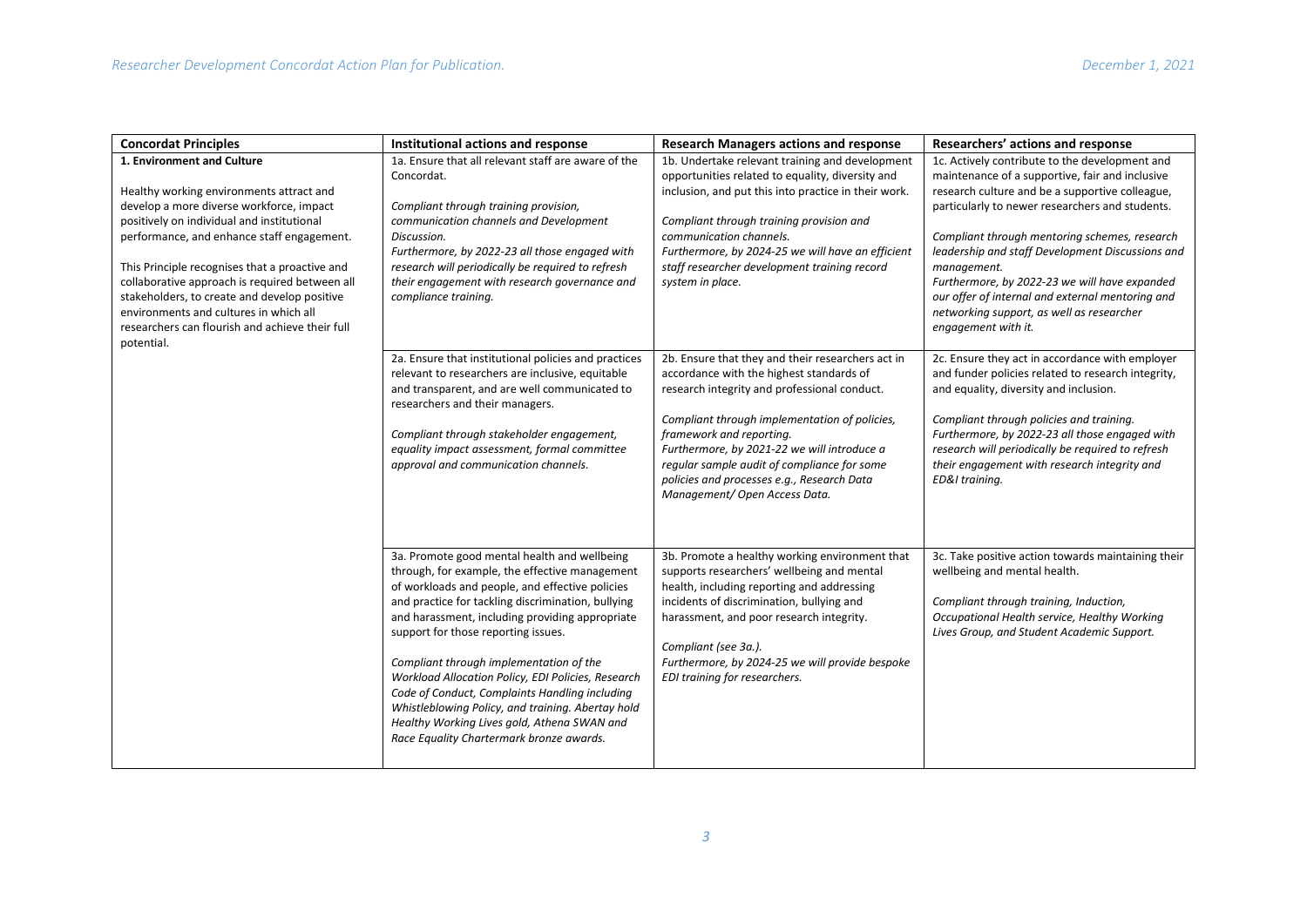|                                                                                                      | 4a. Ensure that managers of researchers are<br>effectively trained in relation to equality, diversity<br>and inclusion, wellbeing and mental health.<br>Compliant (see 3a).                                                                                                                                           | 4b. Consider fully, in accordance with statutory<br>rights and institutional policies, flexible working<br>requests and other appropriate arrangements to<br>support researchers.<br>Compliant through implementation of our Flexible<br>Working Policy, other EDI policies. | 4c. Use available mechanisms to report staff who<br>fail to meet the expected standards of behaviour,<br>particularly in relation to discrimination,<br>harassment, bullying, and research misconduct.<br>Compliant (see 1.2). |
|------------------------------------------------------------------------------------------------------|-----------------------------------------------------------------------------------------------------------------------------------------------------------------------------------------------------------------------------------------------------------------------------------------------------------------------|------------------------------------------------------------------------------------------------------------------------------------------------------------------------------------------------------------------------------------------------------------------------------|--------------------------------------------------------------------------------------------------------------------------------------------------------------------------------------------------------------------------------|
|                                                                                                      | 5a. Ensure researchers and their managers are<br>aware of, and act in accordance with, the highest<br>standards of research integrity.<br>Compliant through implementation of the<br>Research Code of Conduct, Research Integrity                                                                                     | 5b. Engage with opportunities to contribute to<br>policy development aimed at creating a more<br>positive research environment and culture within<br>their institution.<br>Compliant through engagement opportunities via                                                    | 5c. Consider opportunities to contribute to policy<br>development aimed at creating a more positive<br>research environment and culture within their<br>institution.<br>Compliant (see 1.5b).                                  |
|                                                                                                      | Concordat group and action plan, communication<br>channels, Research Ethics Committee, briefings<br>and training.<br>Furthermore, by 2022-23 all those engaged with<br>research will periodically be required to refresh<br>their engagement with research governance and<br>compliance training.                     | the Graduate School Forum the Research and<br>Knowledge Exchange Committee (RKEC) and short<br>life working groups (SLWGs).                                                                                                                                                  |                                                                                                                                                                                                                                |
|                                                                                                      | 6a. Regularly review and report on the quality of<br>the research environment and culture, including<br>seeking feedback from researchers, and use the<br>outcomes to improve institutional practices.                                                                                                                |                                                                                                                                                                                                                                                                              |                                                                                                                                                                                                                                |
|                                                                                                      | Compliant through RKEC reporting, feedback from<br>Research Leadership groups, the Research<br>Executive, the Graduate School Forum, annual<br>reporting, and PGRS Annual Survey. By 2023-24<br>we will introduce a periodic survey for all those<br>engaged with research and respond to feedback<br>as appropriate. |                                                                                                                                                                                                                                                                              |                                                                                                                                                                                                                                |
|                                                                                                      | Furthermore, by 2023-24 we will introduce a<br>revised School RKE Annual Report template.                                                                                                                                                                                                                             |                                                                                                                                                                                                                                                                              |                                                                                                                                                                                                                                |
| <b>Concordat Principles</b>                                                                          | Institutional actions and response                                                                                                                                                                                                                                                                                    | <b>Research Managers actions and response</b>                                                                                                                                                                                                                                | Researchers' actions and response                                                                                                                                                                                              |
| 2. Employment<br>Provision of good employment conditions for                                         | 1a. Ensure open, transparent and merit-based<br>recruitment, which attracts excellent researchers,<br>using fair and inclusive selection and appointment                                                                                                                                                              | 1b. Undertake relevant training and development<br>opportunities so that they can manage<br>researchers effectively and fulfil their duty of                                                                                                                                 | 1c. Ensure that they work in accordance with,<br>institutional policies, procedures and employment<br>legislation, as well as the requirements of their                                                                        |
| researchers has positive impacts on researcher<br>wellbeing, the attractiveness of research careers, | practices.                                                                                                                                                                                                                                                                                                            | care.                                                                                                                                                                                                                                                                        | funder.                                                                                                                                                                                                                        |
| and research excellence.                                                                             | Compliant through EDI Policies and processes,<br>communication channels, annual reflection and                                                                                                                                                                                                                        |                                                                                                                                                                                                                                                                              |                                                                                                                                                                                                                                |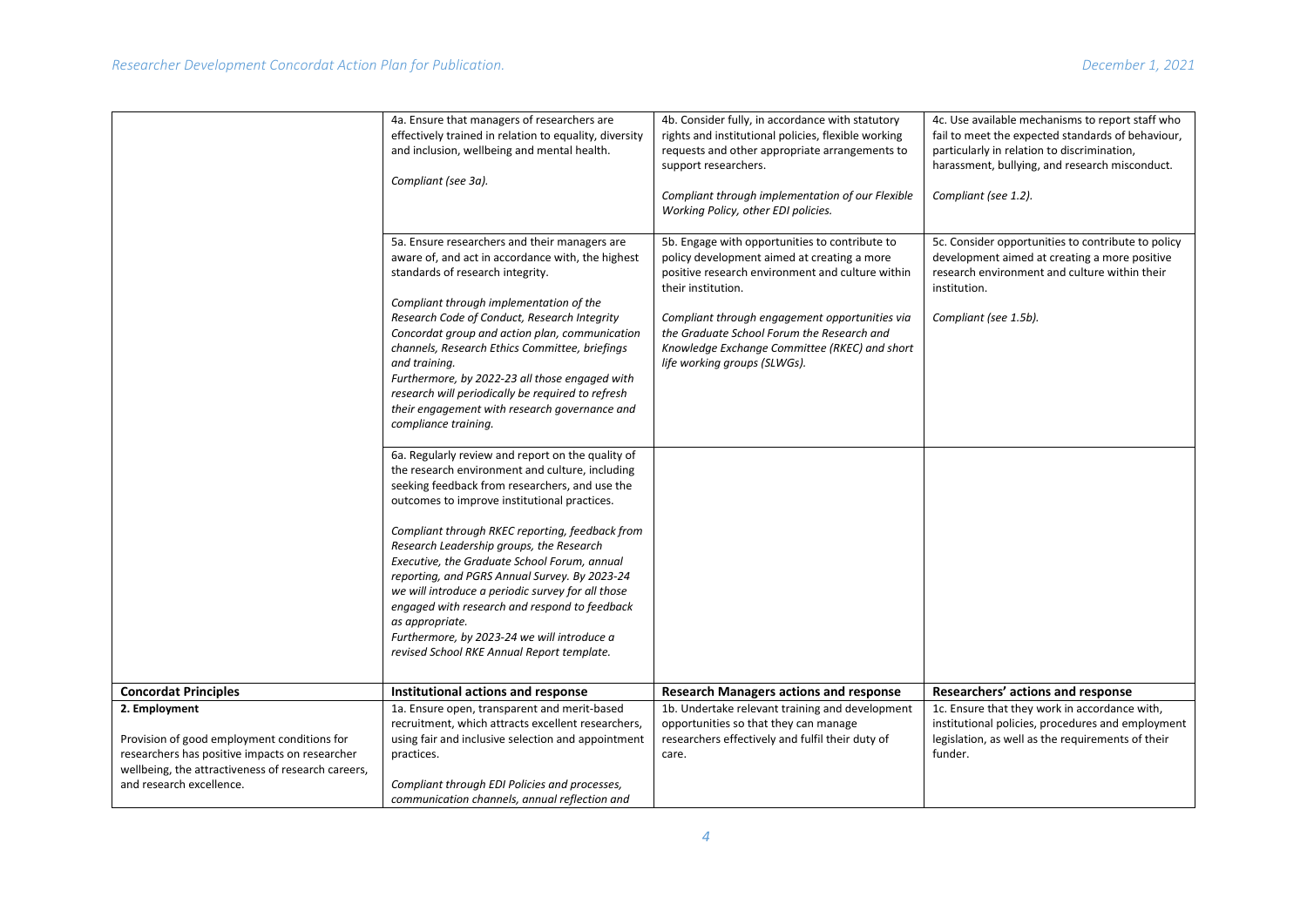| This Principle recognises the importance of fair,<br>transparent and merit-based recruitment,<br>progression and promotion, effective<br>performance management, and a good work-life<br>balance. All stakeholders need to address long-<br>standing challenges around insecurity of<br>employment and career progression, ensuring<br>equality of experience and opportunity for all,<br>irrespective of background, contract type and<br>personal circumstances. | reporting, interview panel representation and<br>training. Abertay is a DORA signatory.                                                                                                                                                                                                                                                       | Compliant through training provision,<br>communication channels, and Development<br>Discussions/RKE planning.<br>Furthermore, by 2024-25 we will have an efficient<br>staff researcher development training record<br>system in place.                                                                                                                                                                                                    | Complaint through training, mentoring and<br>reporting to identify individual and systemic issues<br>requiring redress.                                                                                                                                                                                                          |
|--------------------------------------------------------------------------------------------------------------------------------------------------------------------------------------------------------------------------------------------------------------------------------------------------------------------------------------------------------------------------------------------------------------------------------------------------------------------|-----------------------------------------------------------------------------------------------------------------------------------------------------------------------------------------------------------------------------------------------------------------------------------------------------------------------------------------------|-------------------------------------------------------------------------------------------------------------------------------------------------------------------------------------------------------------------------------------------------------------------------------------------------------------------------------------------------------------------------------------------------------------------------------------------|----------------------------------------------------------------------------------------------------------------------------------------------------------------------------------------------------------------------------------------------------------------------------------------------------------------------------------|
|                                                                                                                                                                                                                                                                                                                                                                                                                                                                    | 2a. Provide an effective induction, ensuring that<br>researchers are integrated into the community<br>and are aware of policies and practices relevant<br>to their position.<br>Compliant through provision of a dedicated RKE<br>Induction Programme.                                                                                        | 2b. Familiarise themselves, and work in<br>accordance with, relevant employment legislation<br>and codes of practice, institutional policies, and<br>the terms and conditions of grant funding.<br>Compliant through training provision,<br>communication channels, and Development<br>Discussions/RKE planning.<br>Furthermore, by 2024-25 we will have an efficient<br>staff researcher development training record<br>system in place. | 2c. Understand their reporting obligations and<br>responsibilities.<br>Compliant through policies, training and<br>Development Discussions/RKE Planning.<br>Furthermore, by 2022-23 all those engaged with<br>research will periodically be required to refresh<br>their engagement with research integrity and EDI<br>training. |
|                                                                                                                                                                                                                                                                                                                                                                                                                                                                    | 3a. Provide clear and transparent merit-based<br>recognition, reward and promotion pathways that<br>recognise the full range of researchers'<br>contributions, and the diversity of personal<br>circumstances.<br>Compliant (see 2.1a). Abertay hold an Athena<br>SWAN Bronze award, a Race Equality Charter<br>Mark and is a DORA signatory. | 3b. Commit to, and evidence, the inclusive,<br>equitable and transparent recruitment,<br>promotion, and reward of researchers.<br>Compliant through EDI Policies and processes,<br>annual reflection and reporting, and training.<br>Abertay is a DORA signatory.                                                                                                                                                                         | 3c. Positively engage with performance<br>management discussions and reviews with their<br>managers.<br>Compliant through training, staff Development<br>Discussions/RKE Planning, and research degree<br>students developing Professional Development<br>Portfolio.                                                             |
|                                                                                                                                                                                                                                                                                                                                                                                                                                                                    | 4a. Provide effective line and project<br>management training opportunities for managers<br>of researchers, heads of department and<br>equivalent.<br>Compliant through provision of training via the<br>Graduate School and People Services.                                                                                                 | 4b. Actively engage in regular constructive<br>performance management with their researchers.<br>Compliant through training, staff Development<br>Discussions/ RKE Planning, and research degree<br>students developing Professional Development<br>Portfolio.                                                                                                                                                                            | 4c. Recognise and act on their role as key<br>stakeholders within their institution and the<br>wider academic community.<br>Compliant through researcher engagement with<br>SLWGs, formal committees, fora, and events.                                                                                                          |
|                                                                                                                                                                                                                                                                                                                                                                                                                                                                    | 5a. Ensure that excellent people management is<br>championed throughout the organisation and<br>embedded in institutional culture, through annual<br>appraisals, transparent promotion criteria, and<br>workload allocation.<br>Compliant through training, staff Development<br>Discussions/ RKE Planning, communication of                  | 5b. Engage with opportunities to contribute to<br>relevant policy development within their<br>institution.<br>Compliant through opportunities to engage with<br>various committees and groups, as well as<br>through open consultation.                                                                                                                                                                                                   |                                                                                                                                                                                                                                                                                                                                  |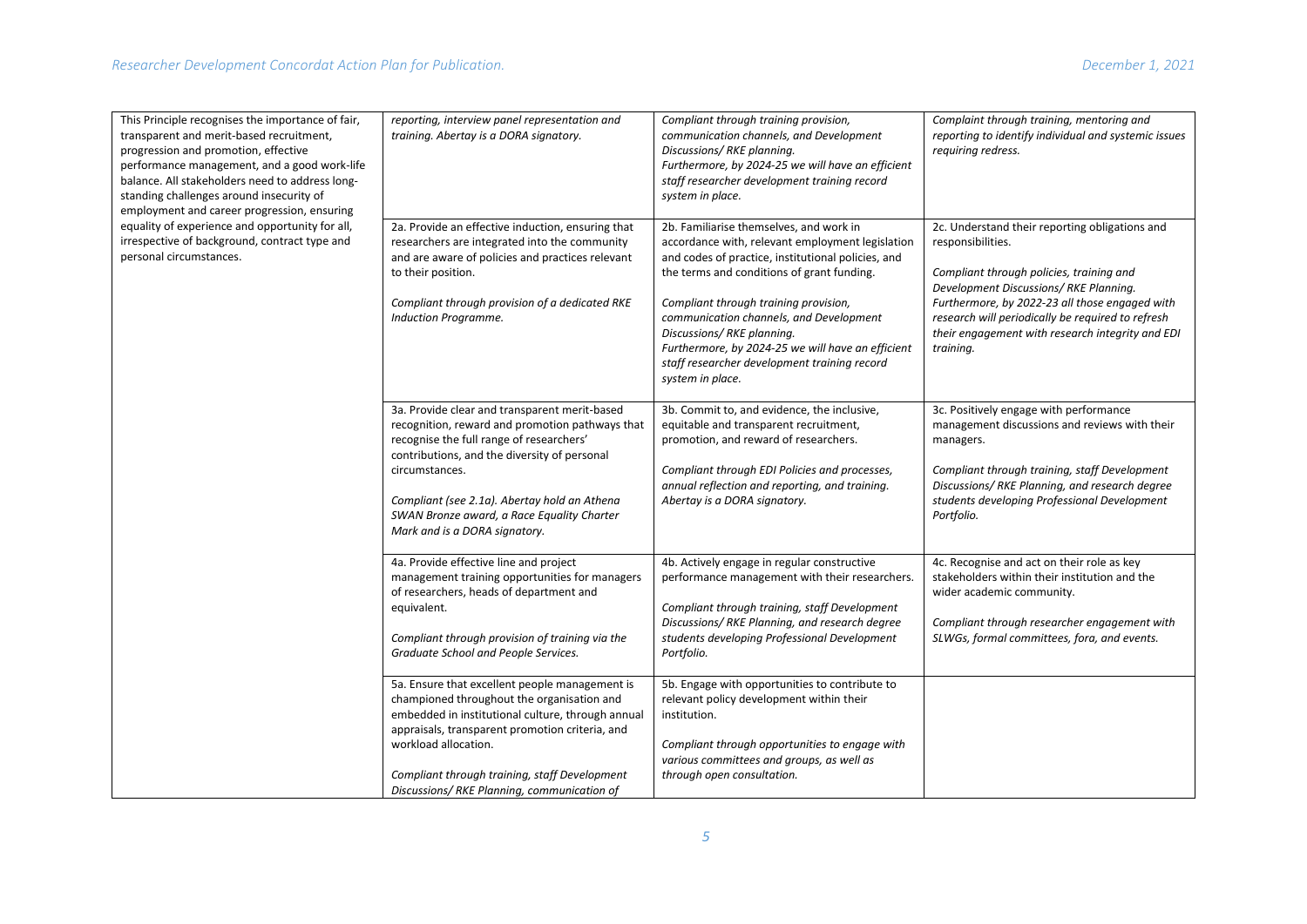|                                                                                                                                                                                                          | promotion criteria, and published Workload<br>Allocation plans.                                                                                                                                                                                                                                                                                                                                                     |                                                                                                                                                                                                                                            |                                                                                                                                                                                                                                                                                        |
|----------------------------------------------------------------------------------------------------------------------------------------------------------------------------------------------------------|---------------------------------------------------------------------------------------------------------------------------------------------------------------------------------------------------------------------------------------------------------------------------------------------------------------------------------------------------------------------------------------------------------------------|--------------------------------------------------------------------------------------------------------------------------------------------------------------------------------------------------------------------------------------------|----------------------------------------------------------------------------------------------------------------------------------------------------------------------------------------------------------------------------------------------------------------------------------------|
|                                                                                                                                                                                                          | 6a. Seek to improve job security for researchers,<br>for example through more effective<br>redeployment processes and greater use of open-<br>ended contracts, and report on progress.                                                                                                                                                                                                                              |                                                                                                                                                                                                                                            |                                                                                                                                                                                                                                                                                        |
|                                                                                                                                                                                                          | Compliant: Zero-hours contracts and fixed-term<br>contracts are issued on limited occasions only,<br>when there is a genuine requirement for this type<br>of flexibility. They are used for a specified time or<br>will end when a specified task (or funding) or<br>event has been completed, and are not treated<br>any less favourably than permanent<br>employees. Reviewed and reported by People<br>Services. |                                                                                                                                                                                                                                            |                                                                                                                                                                                                                                                                                        |
|                                                                                                                                                                                                          | 7a. Consider researchers and their managers as<br>key stakeholders within the institution and<br>provide them with formal opportunities to engage<br>with relevant organisational policy and decision-<br>making.<br>Compliant through opportunities for engagement<br>with SLWGs, formal committees including Senate,                                                                                              |                                                                                                                                                                                                                                            |                                                                                                                                                                                                                                                                                        |
|                                                                                                                                                                                                          | fora, and open events.                                                                                                                                                                                                                                                                                                                                                                                              |                                                                                                                                                                                                                                            |                                                                                                                                                                                                                                                                                        |
| <b>Concordat Principles</b>                                                                                                                                                                              | Institutional actions and response                                                                                                                                                                                                                                                                                                                                                                                  | <b>Research Managers actions and response</b>                                                                                                                                                                                              | Researchers' actions and response                                                                                                                                                                                                                                                      |
| 3. Professional and career development<br>Researchers must be equipped and supported to<br>be adaptable and flexible in an increasingly<br>diverse global research environment and<br>employment market. | 1a. Provide opportunities, structured support,<br>encouragement and time for researchers to<br>engage in a minimum of 10 days professional<br>development pro rata per year, recognising that<br>researchers will pursue careers across a wide<br>range of employment sectors.                                                                                                                                      | 1b. Engage in regular career development<br>discussions with their researchers, including<br>holding a career development review at least<br>annually.<br>Compliant through Development Discussions/RKE<br>Planning and mentoring schemes. | 1c. Take ownership of their career, identifying<br>opportunities to work towards career goals,<br>including engaging in a minimum of 10 days<br>professional development pro rata per year.<br>Compliant (see 3.1a & 1b). Researchers can enrol<br>on a 'Managing my career' workshop. |
| This Principle recognises the importance of<br>continuous professional and career development,<br>particularly as researchers pursue a wide range of<br>careers.                                         | Compliant through internal and external training<br>opportunities, Development Discussions/RKE<br>Planning, mentoring schemes, Workload<br>Allocation plans, research degree student<br>Professional Development Planning.                                                                                                                                                                                          |                                                                                                                                                                                                                                            |                                                                                                                                                                                                                                                                                        |
|                                                                                                                                                                                                          | 2a. Provide training, structured support, and time<br>for managers to engage in meaningful career<br>development reviews with their researchers.                                                                                                                                                                                                                                                                    | 2b. Support researchers in exploring and<br>preparing for a diversity of careers, for example,                                                                                                                                             | 2c. Explore and prepare for a range of<br>employment options across different sectors,                                                                                                                                                                                                 |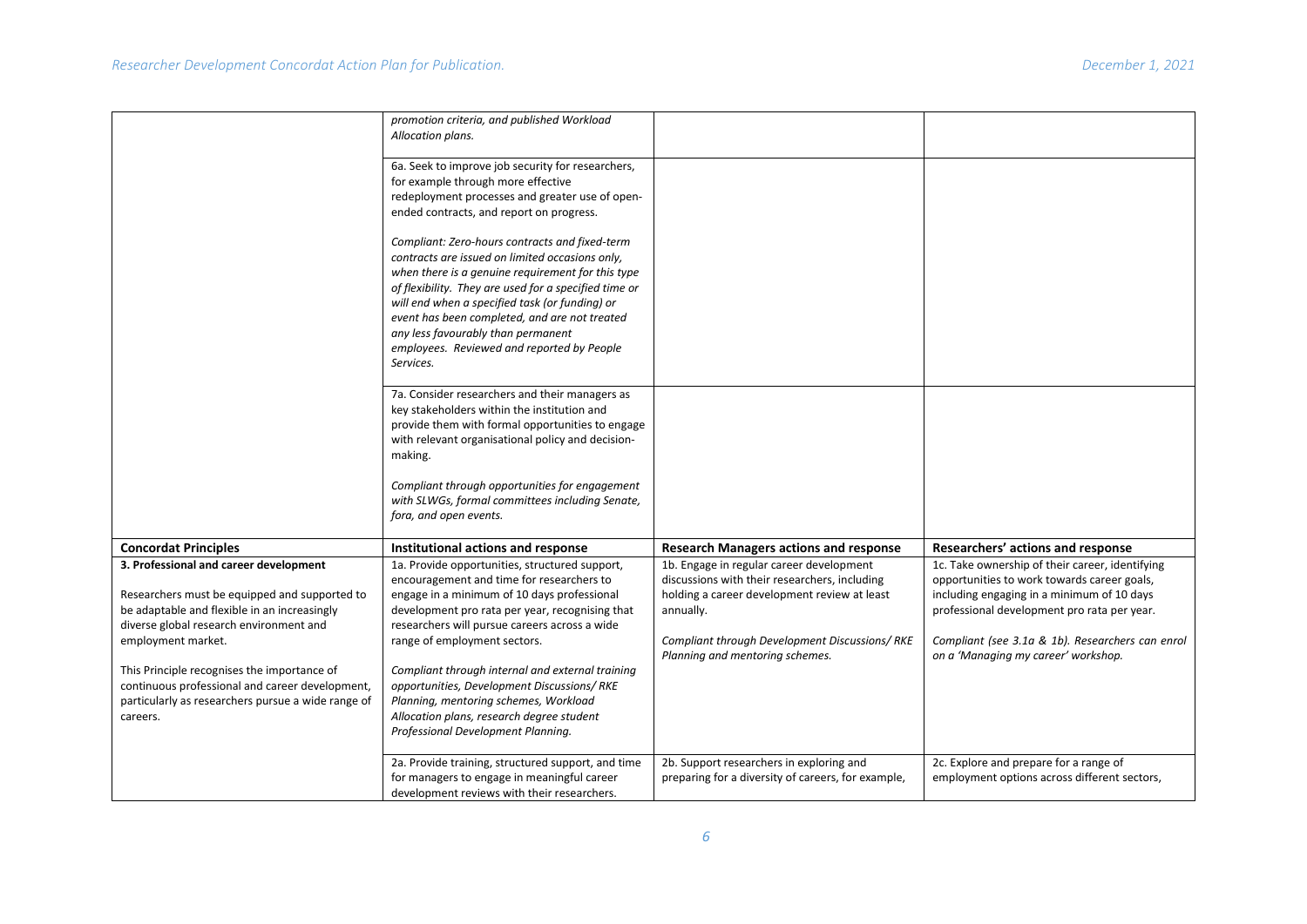| Compliant through Development Discussions/RKE<br>Planning, mentoring schemes, and Workload<br>Allocation plans (see 2.4b). Training for managers<br>in 'preparing for and having a Development<br>Discussion'.                                                                                                                                                                                                                                                                         | through the use of mentors and careers<br>professionals, training, and secondments.<br>Compliant through training, publicised<br>opportunities, mentoring schemes.<br>Furthermore, by 2023-24 all staff will be<br>encouraged to log Professional Body/Society<br>registration and status in Pure.                                                                | such as by making use of mentors, careers<br>professionals, training and secondments.<br>Compliant (see 3.1a, 3.2a & 3.2b).                                                                                       |
|----------------------------------------------------------------------------------------------------------------------------------------------------------------------------------------------------------------------------------------------------------------------------------------------------------------------------------------------------------------------------------------------------------------------------------------------------------------------------------------|-------------------------------------------------------------------------------------------------------------------------------------------------------------------------------------------------------------------------------------------------------------------------------------------------------------------------------------------------------------------|-------------------------------------------------------------------------------------------------------------------------------------------------------------------------------------------------------------------|
| 3a. Ensure that researchers have access to<br>professional advice on career management,<br>across a breadth of careers.<br>Compliant (see 3.2c, 3.2b). Abertay is a Vitae<br>member, giving staff and research degree<br>students access to information about a range of<br>career paths.                                                                                                                                                                                              | 3b. Allocate a minimum of 10 days pro rata, per<br>year, for their researchers to engage with<br>professional development, supporting<br>researchers to balance the delivery of their<br>research and their own professional<br>development.<br>Compliant (see 3.1a). Managers and the Academic<br>Leadership Group have oversight.                               | 3c. Maintain an up-to-date professional career<br>development plan and build a portfolio of<br>evidence demonstrating their experience, that<br>can be used to support job applications.<br>Compliant (see 3.2b). |
| 4a. Provide researchers with opportunities, and<br>time, to develop their research identity and<br>broader leadership skills.<br>Compliant through training opportunities<br>including leadership and research niche/profile<br>training, and Workload Allocation planning.                                                                                                                                                                                                            | 4b. Identify opportunities, and allow time (in<br>addition to the 10 days professional development<br>allowance), for their researchers to develop their<br>research identity and broader leadership skills,<br>and provide appropriate credit and recognition<br>for their endeavours.<br>Compliant (see 3.4a, 2.3a).                                            | 4c. Positively engage in career development<br>reviews with their managers.<br>Compliant (see 3.1c).                                                                                                              |
| 5a. Recognise that moving between, and working<br>across, employment sectors can bring benefits to<br>research and researchers, and support<br>opportunities for researchers to experience this.<br>Compliant (see 3.2b, 3.3a, 3.4a), through close<br>working with KE partners and employment<br>sectors, and implementation of our Sabbatical<br>Policy.<br>Furthermore, Abertay are a signatory of the<br>Knowledge Exchange Concordat -to be developed<br>and embedded by 2023-24. | 5b. Engage in leadership and management<br>training to enhance their personal effectiveness,<br>and to promote a positive attitude to professional<br>development.<br>Compliant through internal and external training<br>opportunities.<br>Furthermore, by 2024-25 we will have an efficient<br>staff researcher development training record<br>system in place. | 5c. Seek out, and engage with, opportunities to<br>develop their research identity and broader<br>leadership skills.<br>Compliant through internal and external training<br>and networking opportunities.         |
| 6a. Monitor, and report on, the engagement of<br>researchers and their managers with professional                                                                                                                                                                                                                                                                                                                                                                                      |                                                                                                                                                                                                                                                                                                                                                                   | 6c. Consider opportunities to develop their<br>awareness and experience of the wider research                                                                                                                     |